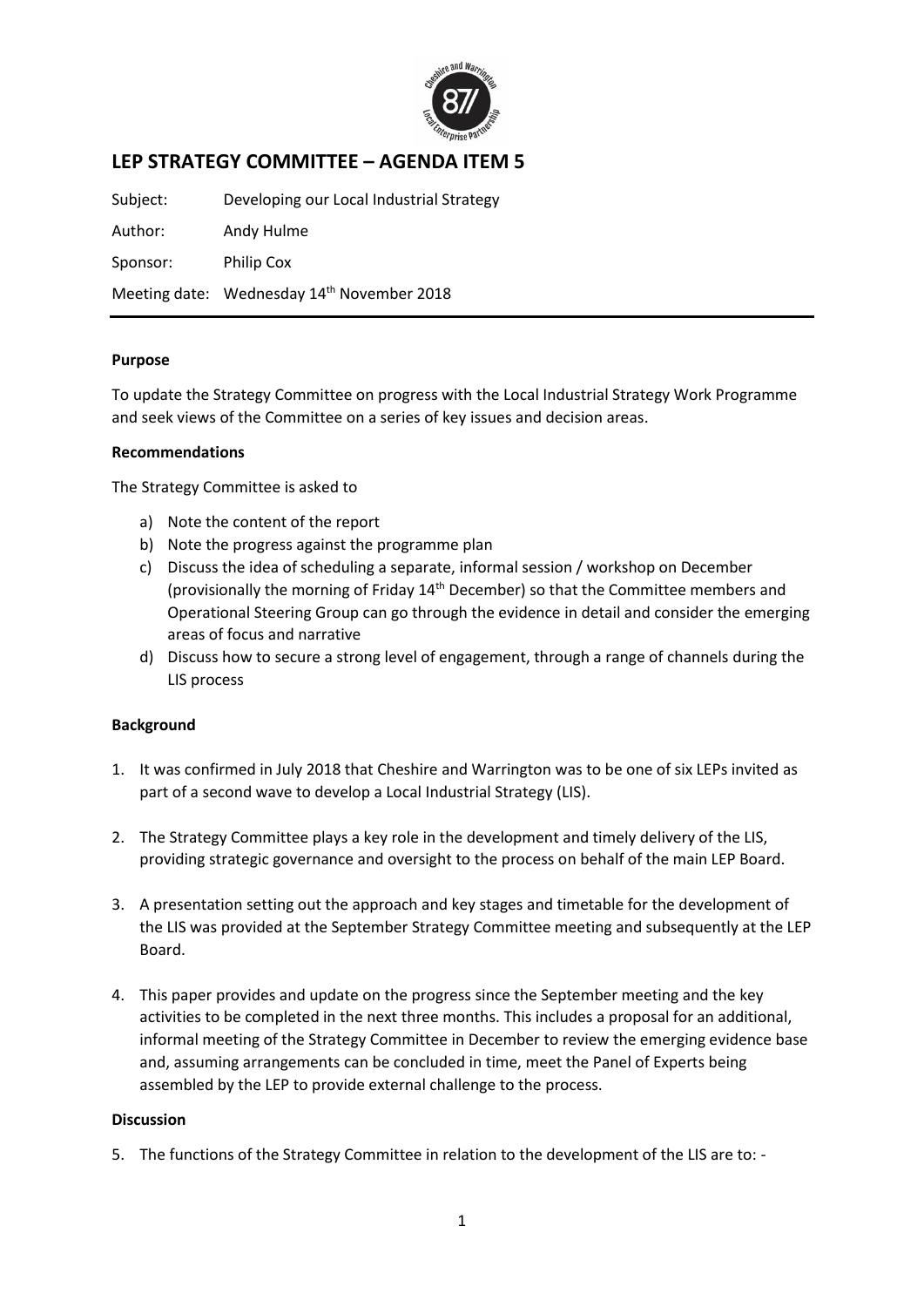

- Provide strategic oversight and governance to the LIS process including updating the LEP Board as appropriate at key stages
- Provide direction to the Operational Steering Group (comprised of the LEP, Local Authority Growth Directors, BEIS and Metro Dynamics).
- Provide strategic input to the ongoing dialogue around areas of focus and narrative, as guided by the emerging evidence base
- Act as a conduit to key business and sector groups, helping to shape and deliver the LIS Engagement Programme

## *Work Programme*

- 6. The latest work programme is attached at **Appendix A**. It sets out the key tasks (and progress against each) in a series of activity blocks: Evidence Review, Narrative Development, Governance / Reporting, Government Engagement and Stakeholder Engagement.
- 7. Development of the LIS is **currently on programme**.
- 8. The main area of focus to date has been completing the review of the evidence base and undertaking further, finer-grained analysis of that evidence against the five foundations of productivity (Ideas, People, Infrastructure, Business Environment and Place). When combined with the principle evidence from the refresh of the Strategic Economic Plan (SEP) this will provide a coherent, robust picture of the issues, opportunities and challenges facing our economy and start to highlight key areas where the LEP, its Local Authority partners and Government should focus efforts in developing potential interventions to either capitalise on strengths or address weaknesses.
- 9. When considering the evidence base and the insight gained from it, the LEP is using three principal 'lenses': productivity, earning power and economic resilience.
- 10. Work on developing that combined evidence base, and initial insight work is nearing completion. An initial engagement session with Analysists from BEIS was due to take place on Friday 9<sup>th</sup> November in Birmingham. The evidence pack is now substantial and **views of the Strategy Committee are sought on the idea of scheduling a separate, informal session / workshop on December (provisionally the morning of Friday 14th December) so that the Committee members and Operational Steering Group can go through the evidence in detail and consider the emerging areas of focus and narrative.** This would help in preparation for publication of a 'position statement' in January 2019 which would act as the catalyst for wider consultation with stakeholders and the public.

# *Expert Panel*

11. Government is keen to see that the LEP has engaged widely to ensure that its thinking around the LIS has been challenged and tested. On the advice of the 'What Works Centre for Economic Growth' and following the example set by the three Pathfinder LIS areas, the LEP is in the process of establishing an Expert Panel to provide some external constructive challenge to our evidence and insight.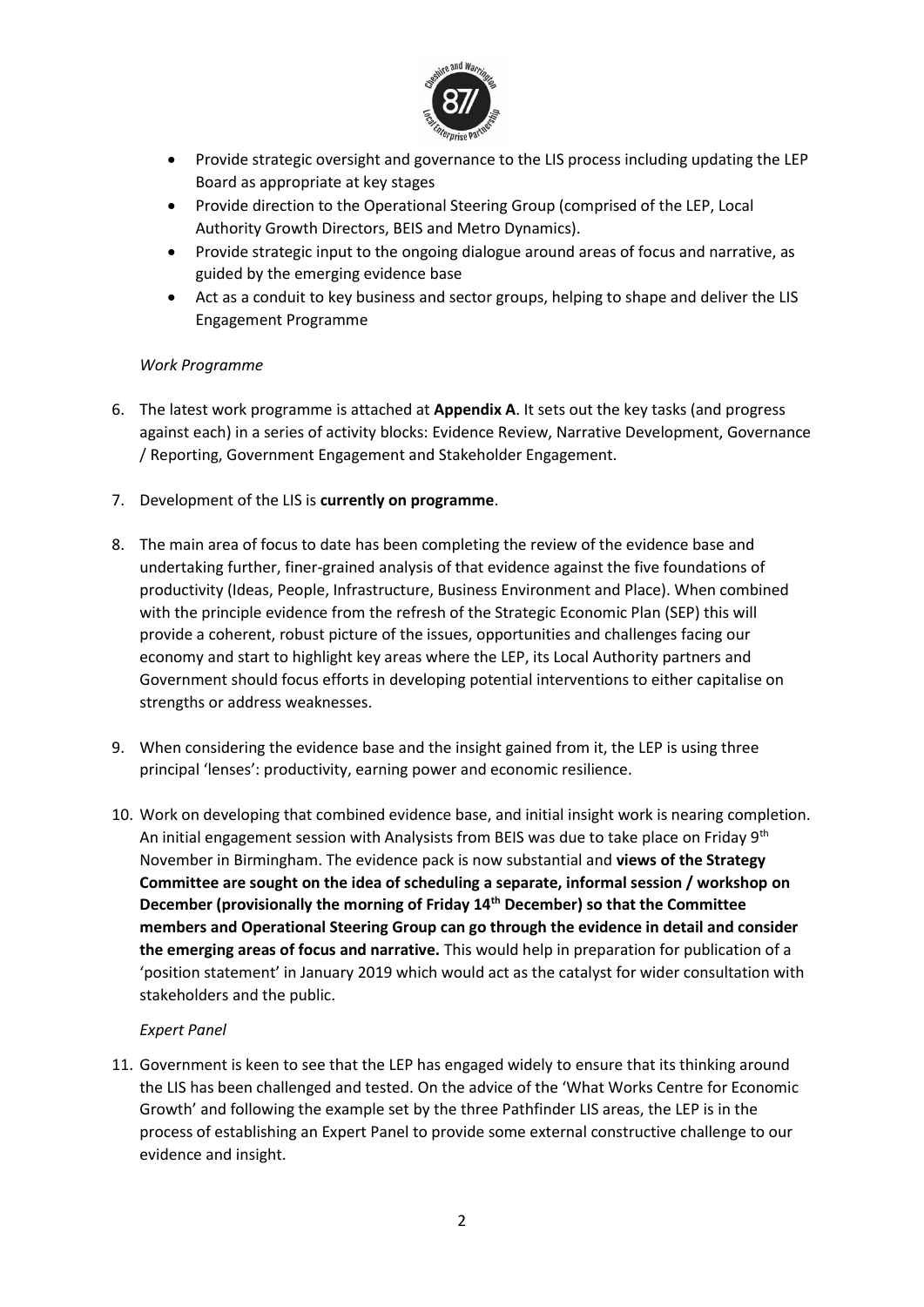

12. A shortlist of potential names has been drawn up following input from the LEP, Strategy Committee members, Local Authorities and others and initial approaches made. At this stage, the shortlist will remain confidential, but a verbal update on progress will be given at the meeting.

## *Engagement*

- 13. As mentioned earlier, Government has emphasised the importance of demonstrating effective engagement during the development of the LIS, especially with business. An Engagement Programme is being developed (hopefully a draft of this will be circulated in advance of the meeting) and an initial series of focused events have been scheduled between now and February covering: -
	- Life Sciences Sector (7/10/18)
	- Chemicals Sector (14/12/18)
	- Manufacturing Sector (16/1/19)
	- Energy and Low Carbon Sector (15/1/19)
	- Community and Voluntary Sector / Social Enterprise (6/11/18)
	- Finance and Business Services Sector (January 2019 in conjunction with the Business Services Association)
	- Ellesmere Port Development Board (23/11/18)
- 14. A series of larger scale events at different locations across the sub-region, aimed at a broader range of stakeholders, is being arranged for the first quarter of 2019 to coincide with the publication of a position paper which will set out the key findings from the evidence and analysis work and some proposed areas of focus, in line with the priorities already outlined in the SEP, the five foundations of productivity and the Grand Challenges contained within the national Industrial Strategy.
- 15. **It is hoped that members of the Strategy Committee will play an active role in this engagement activity, and thoughts of the Committee on how to secure a strong level of engagement, through a range of channels, would be welcomed**.
- 16. There will also be regular engagement with Government throughout the process of developing the LIS, with this being at an increasing level of seniority within Whitehall at each stage, and ultimately with Ministers.

## *Resourcing*

- 17. The LEP has submitted a response to BEIS setting out how it would utilise the additional resource funding on offer from BEIS to develop a Local Industrial Strategy as part of the LEP Review. A Paper setting this out in detail is attached as **Appendix B**.
- 18. It is proposed that a significant proportion of the additional funding would be used to bring in additional short-term resource to work with the LEP Policy and Strategy Manager on key areas of LIS development. This is likely to be a mixture of additional consultancy support but also possibly an additional member of staff on a fixed-term appointment.